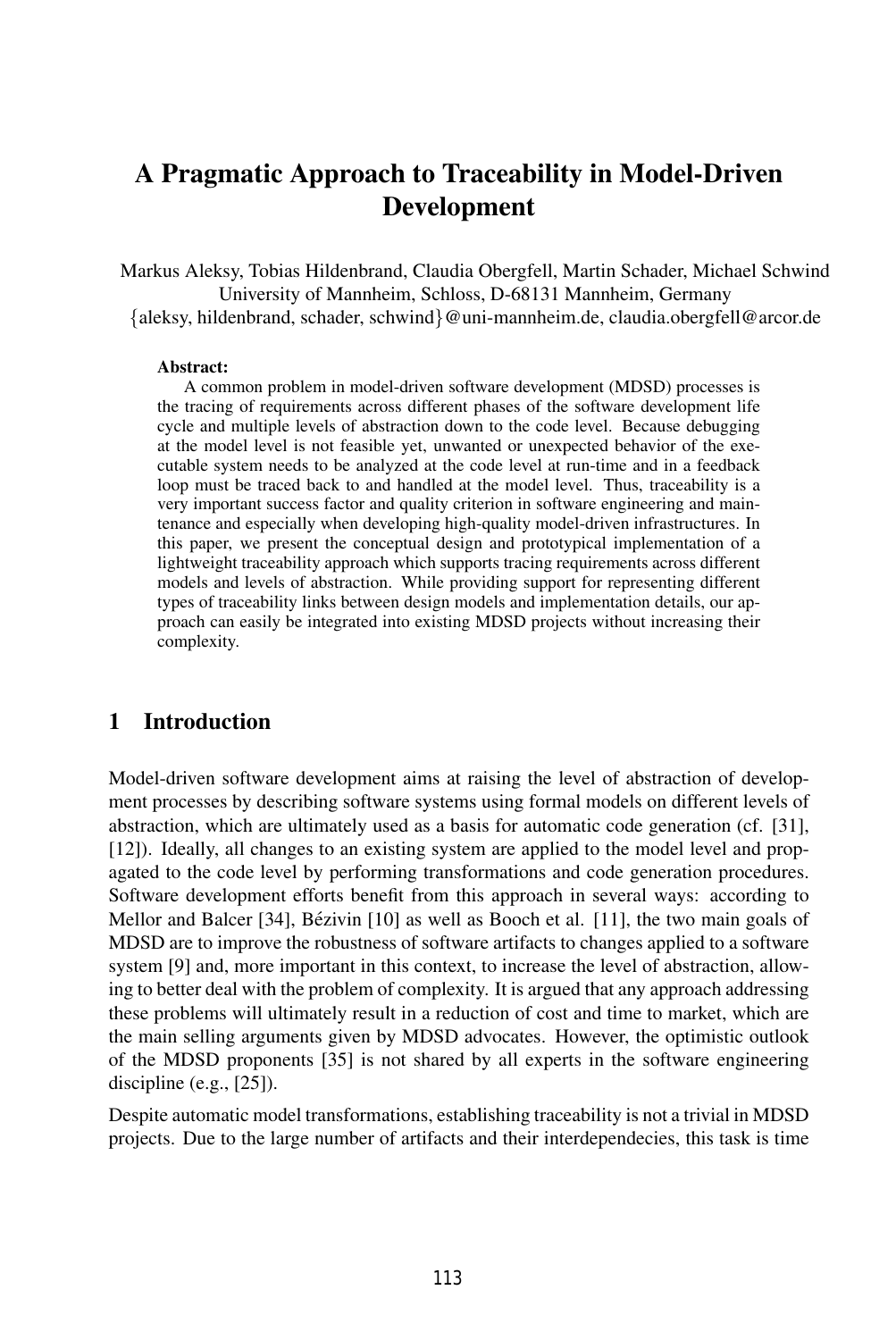consuming, tedious and error-prone [20]. A few basic preconditions for effective and efficient traceability management have been identified in theory and practice, most importantly:

- *automatic recovery, validation, and update* of traceability links [5] and
- *tool integration* (in particular with respect to widely used and possibly heterogeneous development environments) [16].

Therefore, we propose an approach that enables and supports traceability in a model-driven context by allowing the creation and management of three types of explicit traceability links: (1) between requirements and model elements, (2) between model elements at different levels of abstraction, and (3) between model elements and code sections. Based on these three types of *explicit* traceability links, *implicit* links between requirements and code sections realizing them can be derived—and thus horizontal and bi-directional traceability, as required by many industry standards (e.g., [14]), can be achieved even in complex distributed development projects. For instance, this traceability information can be exploited to verify that all specified requirements are reified in code.

The approach we suggest has been designed to satisfy both of the previously mentioned requirements, i.e., automation and tool integration. Due to the fact that many publications neglect the importance of tool support for end-to-end traceability (cf. section 6), we have chosen a pragmatic approach, that can be integrated with existing MDSD tool chains and is suitable to interoperate with widely accepted collaboration platforms. Following a fundamental design science research methodology [26], we have implemented a prototypical tool support and integration with existing development environments. The software prototype is used to demonstrate that our approach is applicable in distributed settings, can easily be integrated (in our case with the Eclipse and CodeBeamer development platforms [17, 29]), and can be applied in practice. The prototype also shows that our approach can be automated and does not necessarily require extensive and time-consuming manual trace capturing. To evaluate the novelty and utility of our approach we have conducted an informed comparison with related research (see [26, pp. 85]).

The remainder of this paper is structured as follows: after a fundamental discussion on the role of traceability, in particular in the context of MDSD (section 2), the conceptual design of our prototype is presented in section 3. The main part of this paper (cf. section 4) contains a description of the prototype that has been implemented to demonstrate the applicability of the traceability concept described. This is followed by a discussion of related research efforts as compared to our approach. The paper concludes with a summary of our findings and an outlook on future developments.

### 2 The Role of Traceability in Model-driven Development

MDSD approaches rely on two basic assumptions: first, that all requirements to a system are fully and precisely reflected by the models, and second, that each model element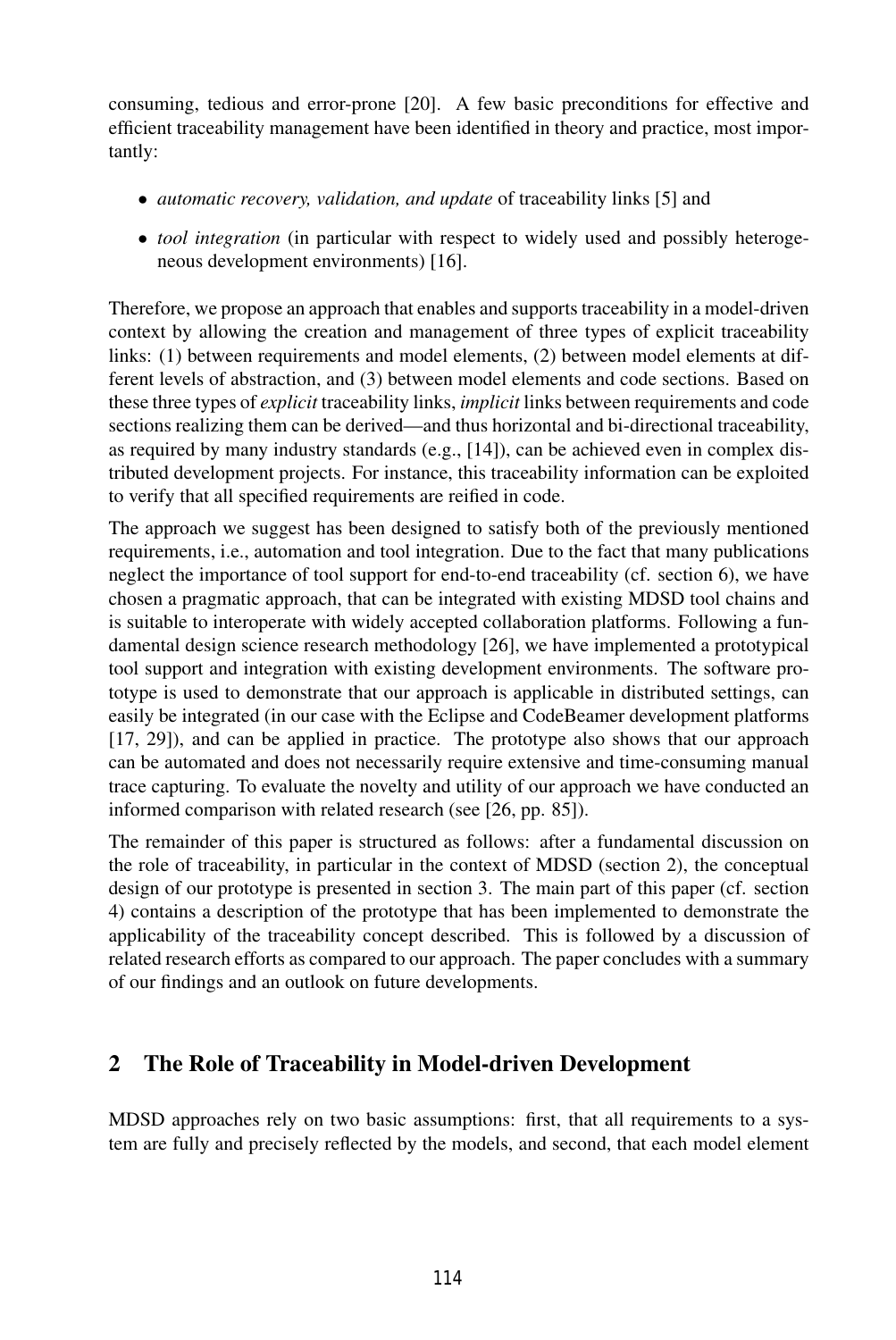is ultimately transformed accurately into executable application code. The first requirement is relaxed by some interpretations of MDSD, such as architecture-centric MDSD approaches [39], that rely on manual completion of the generated code and concepts, i.e., by defining protected code regions. Common to all MDSD approaches is the raised level of abstraction and the problem of tracing requirements and other artifacts from the model level to the source code level, sometimes across several intermediate model representations [1]. To support traceability in MDSD, it is necessary that the relation between each requirement, its representation in the models (e.g., as model elements, such as classes or associations) and the resulting code sections can be captured, managed, and analyzed [16]. Thus, traceability is generally a critical success factor and quality criterion in model-driven development projects.

Model transformation is one of the key features of MDSD: abstract models are transformed into more and more concrete models and ultimately into source code. In the terminology of the Model-Driven Architecture (MDA), a Platform-Independent Model (PIM) is successively transformed into a Platform-Specific Model (PSM), which is then transformed into code. While the idea of a stepwise reduction of the level of abstraction through repeated model transformations is an integral part of the OMG's MDA initiative, other approaches pursue a model-to-code transformation-based strategy, where either no intermediate models are used or where they are not intended to be manipulated by the modeler.

Either way, traceability plays a central role throughout the MDSD process, because it enables developers to maintain an insight on the relationships between various artifacts, on different levels of abstraction, and, in the case of multiple successive transformations, even between individual transformations. For example, traceability between elements of one model can help to identify both dependencies and commonalities (e.g., two model elements based on a given requirement, cf. [1]). In locally distributed MDSD projects, where people at various sites collaborate on different parts of the models, establishing and maintaining traceability becomes even more difficult [37]. When traceability relations are managed correctly and efficiently, however, traceability can substantially support coordination in both distributed and collocated software projects [36].

As already mentioned before, traceability between requirements and their representation in the models is crucial to ensure that the relevant set of requirements is accurately elicited and eventually implemented in the code. Additionally, traceability information constitutes a suitable basis for further transformations and code generation [33]. Moreover, traceability between a model element and the code generated from this element is important for debugging generated code and for program comprehension in general. While syntactic correctness of both input and output artifacts, i.e., models, source code files, or XML configuration data, as well as adherence to a particular metamodel can be verified, it is difficult to trace unexpected behavior of the resulting system back to one of the more abstract model levels.

Finally, traceability between individual transformations is a necessary pre-condition in order to decompose complex model transformations into modular steps. An example can be found in [40], where information about preceding transformations is used in order to determine which transformation steps should be performed later on in the process. MDSD development processes are well-suited to be (locally) distributed, either by partitioning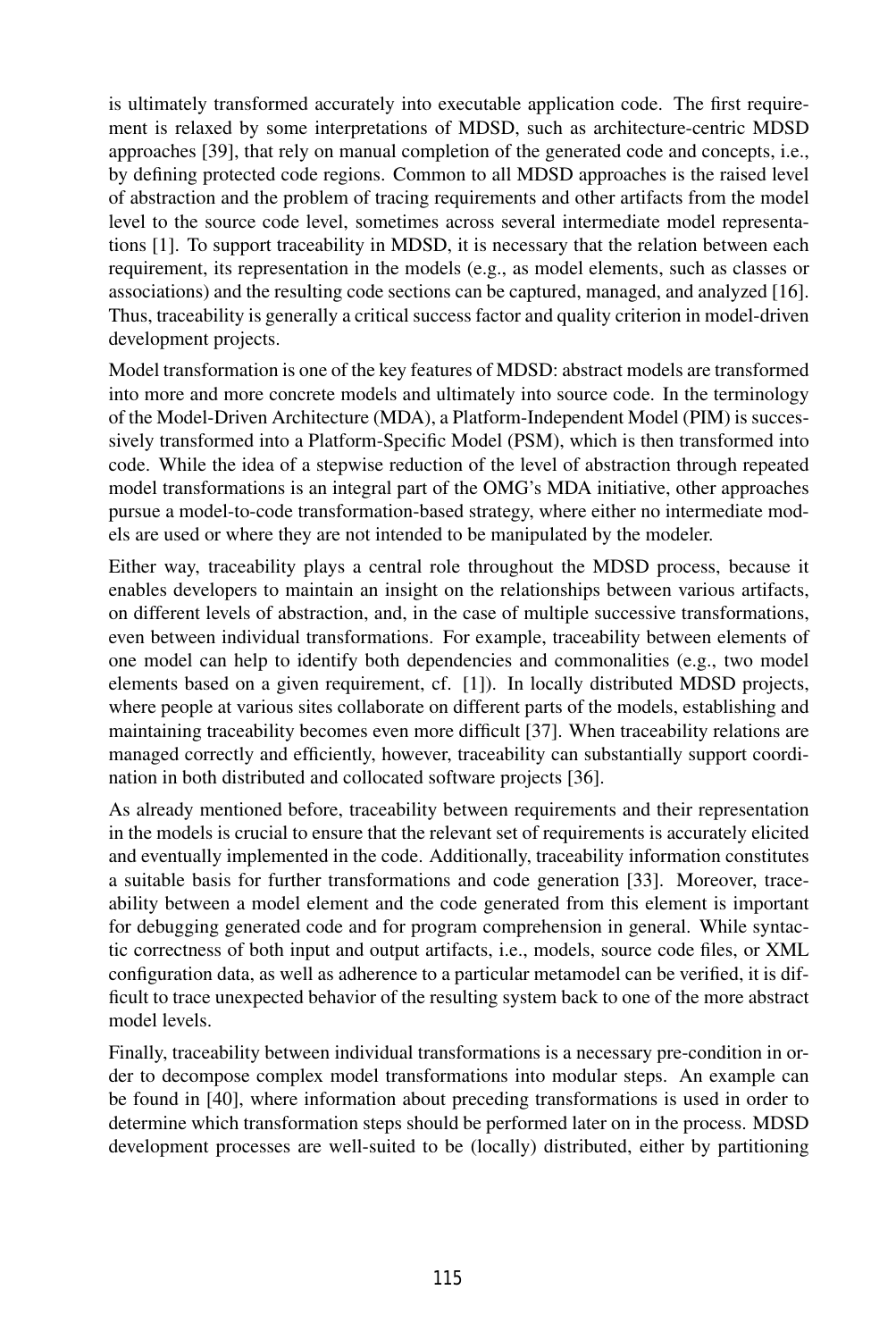application development into sub-tasks, or by assigning application and infrastructure development tasks to different teams (cf. [39]).

## 3 The TRACES Approach

In this section we provide an overview on the concepts our approach is based on and the different kinds of traceability links that are supported.

#### 3.1 Assumptions

We assume that requirements are represented by a textual description (free text) and a unique identifier. This notion also includes requirements captured in collaboration tools, such as CodeBeamer [29]. We also assume that each model element, such as a class or an association, has a unique identifier. This way, requirements and model elements can be referenced unambiguously. No assumptions about the format of these identifiers are made, however, as long as their uniqueness is guaranteed.

Since the field of model-to-model transformations is still an emerging one, our initial prototype is based on a development process where code is directly generated from the models. Nevertheless, these models are both platform-independent and technology-independent. As a basis for our prototype we have used the OMEGA modeling and code generation infrastructure [22, 23], which will be described briefly in section 4 in conjunction with CodeBeamer.

With regard to code generation, it is assumed that the source code is generated in its entirety, i.e., no manual completion of the generated source code is required. As a consequence, each individual code section is based on one ore more specific model elements. Additionally, all relevant model elements, i.e., classes, associations, etc., including their identifiers need to be available at generation time.

### 3.2 Explicit Traceability Links

Based on the assumptions described in the previous section, traceability between requirements and model elements is achieved by creating detailed design models where each model element references all requirements it represents. Since all requirements have unique identifiers (cf. section 3.1), these references are unambiguous.

Traceability between model elements and code sections is achieved by creating appropriate references during code generation.These references can be introduced into the code and can contain the identifier of the model element a section is based on. That way, unambiguous references to model elements are created in the code. These can be exploited to trace run-time problems back to specific elements in the original model, which means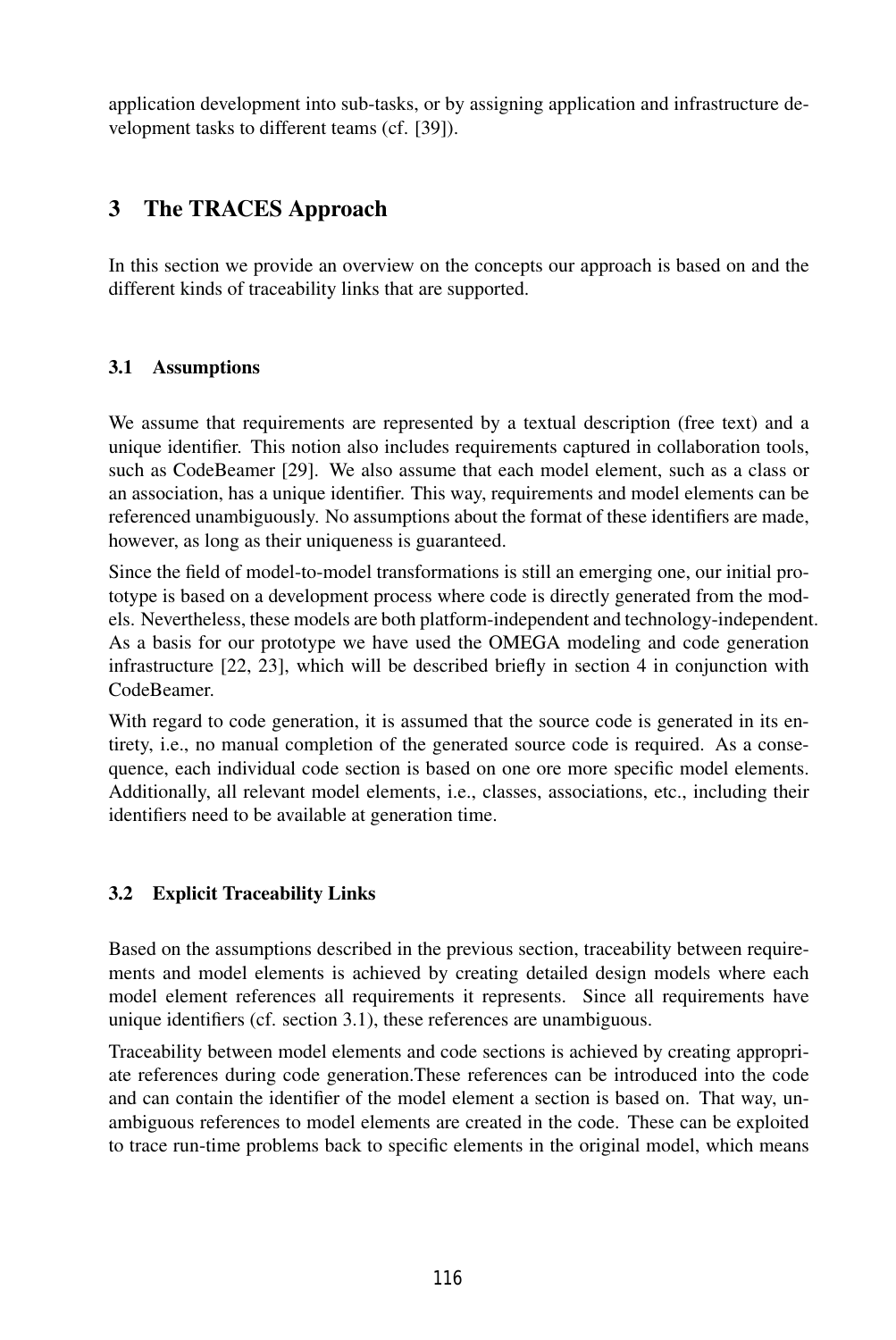that changes necessary to solve these problems can be applied at the model level and, thus, debugging in MDSD environments is facilitated.

The creation of explicit traceability links is the responsibility of the modeler, and to some degree of the MDSD infrastructure provider. While the former is responsible for introducing references from requirements to model elements manually when modeling a system, the latter must make sure that the resources used in the MDSD process, such as source code templates and code generators, are prepared to propagate these references across abstraction levels and to introduce them into the generated output. Explicit traceability links represent the developers knowledge about requirements and their realization in the developed system. They consist of references between model elements and requirements descriptions that cannot be introduced automatically. Additionally the introduction of traceability links requires an object model that contains the information on how a particular traceability link is represented throughout the model transformation and code generation process. While the former must be created for each individual model, the latter is part of a reusable infrastructure and only needs to be created once.

### 3.3 Implicit Traceability Links

In addition to the retrieval of explicit traceability information as described in the previous section, implicit traceability links between requirements and code sections can be automatically derived using explicit links (cf. requirements in section 1). The creation of implicit traceability links can help to gain a more complete insight into a system by showing relationships between artifacts that the developer may not have been aware of.

For example, from the knowledge that model element  $A$  is involved in realizing requirements  $R_1$  and  $R_2$  and that code section C is based on model element A, we can conclude that code section C is involved in realizing requirements  $R_1$  and  $R_2$ , as well. Thus, we can use the available information, for instance, to check if all requirements are implemented in the application code. Similarly, the knowledge that any two model elements reference the same requirement could be used to derive a traceability relationship between these two model elements.

The creation of implicit or inferred (cf. [1]) traceability links requires an automatic analysis of existing explicit links in order to identify relationships that the developer has not explicitly modeled, but that are of importance, e.g., when performing change impact analyses to existing systems. Our approach supports this kind of analysis because each requirement and each model element is given a unique identifier (cf. section 3.1). Based on these identifiers, implicit links between requirements and code sections and between model elements can be retrieved by parsing models and code.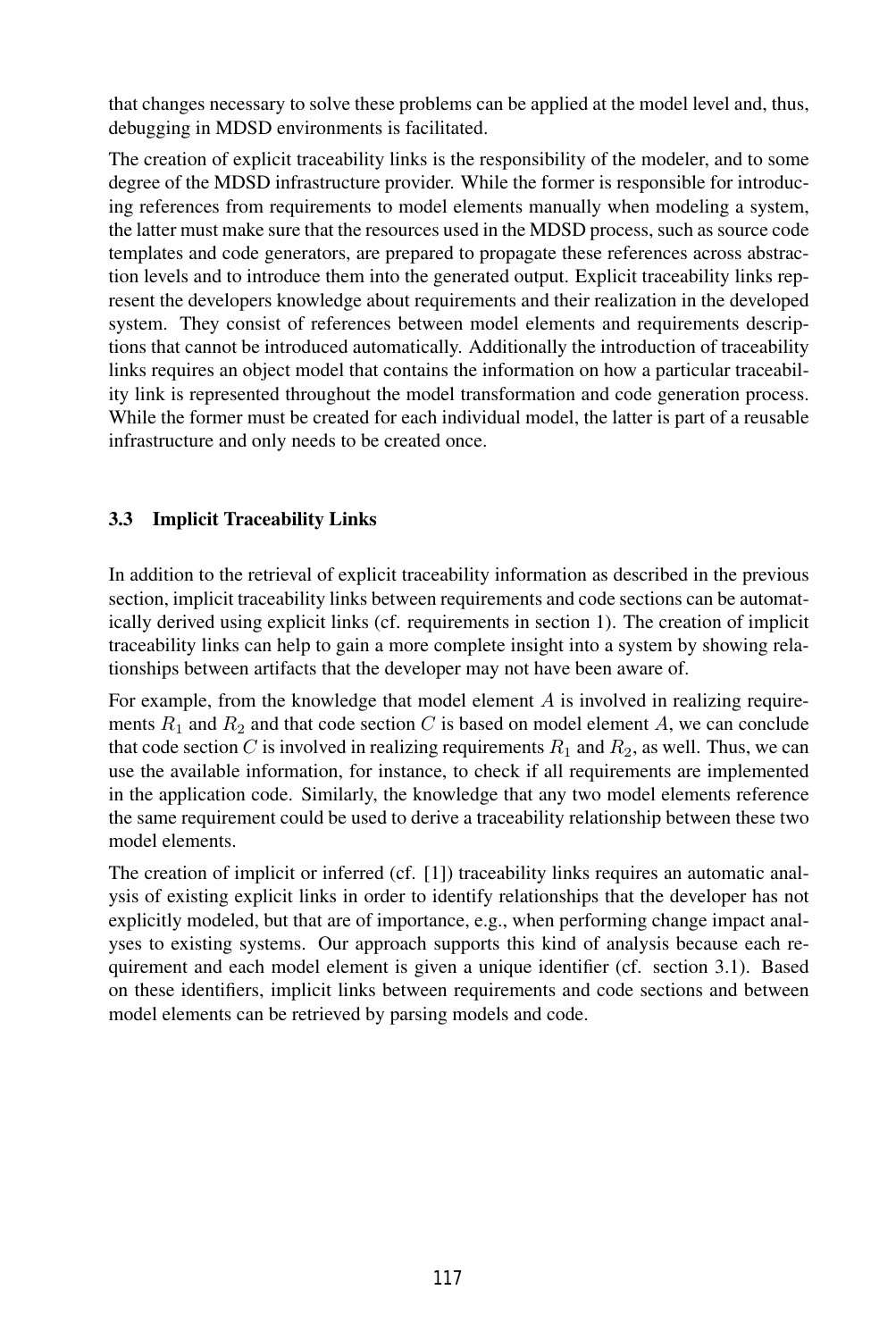## 4 OMEGA TRACES Prototype

We have implemented a prototype to demonstrate the utility and the practical applicability of our approach. The prototype is fully integrated into the OMEGA modeling and code generation infrastructure. Due to the fact that our approach does not rely on being used in conjunction with OMEGA, but can be used with other MDSD tool chains, only a short introduction is provided. For a more comprehensive discussion, the reader is referred to [22] and [24].

### 4.1 The OMEGA Approach and Architecture

OMEGA (Ontological Metamodel Extension For Generative Architectures) is an approach to model-driven development that is targeted at facilitating the rapid development of domain-specific modeling and code generation tools. The approach draws from Executable UML (cf. [34]), i.e., it uses class and state chart models to describe software systems at an abstract level. It strongly promotes the reuse of code generation artifacts, such as model transformation scripts and source code templates. Instead of using a generalpurpose modeling language, OMEGA relies on domain-specific languages, represented using hierarchies of domain metamodels, e.g., for the domain of web applications. The use of metamodel hierarchies has been suggested by Atkinson and Kühne [9]. OMEGA draws from this idea of describing problem domains on various levels of abstraction.

Based on the theoretical concepts outlined here, a prototype has been implemented as an extension to the Eclipse development environment. Even though OMEGA relies on some assumptions that clearly distinguish it from other model-driven software development approaches, our traceability framework does not depend on these assumptions or any other specifics of OMEGA. Therefore, its use is not restricted to the OMEGA environment. Rather, it can be adapted to be utilized in other code generation environments as well (cf. [22]).

The current OMEGA prototype consists of three Eclipse plugins; the core is a generic modeling tool which is supplemented by a metamodel implementation and a simple, templatebased code generator. Figure 1 shows an overview of the components that constitute the OMEGA infrastructure; a detailed description can be found in [22].

Based on (1) the OMEGA modeling environment (section 4.2), the following subsections relate the requirements outlined in the previous section to existing tool support, also for ensuing process steps of (2) code generation (section 4.3), (3) explicit and implicit trace capturing and validation (section 4.4) as well as (4) traceability information management and visualization (section 4.5).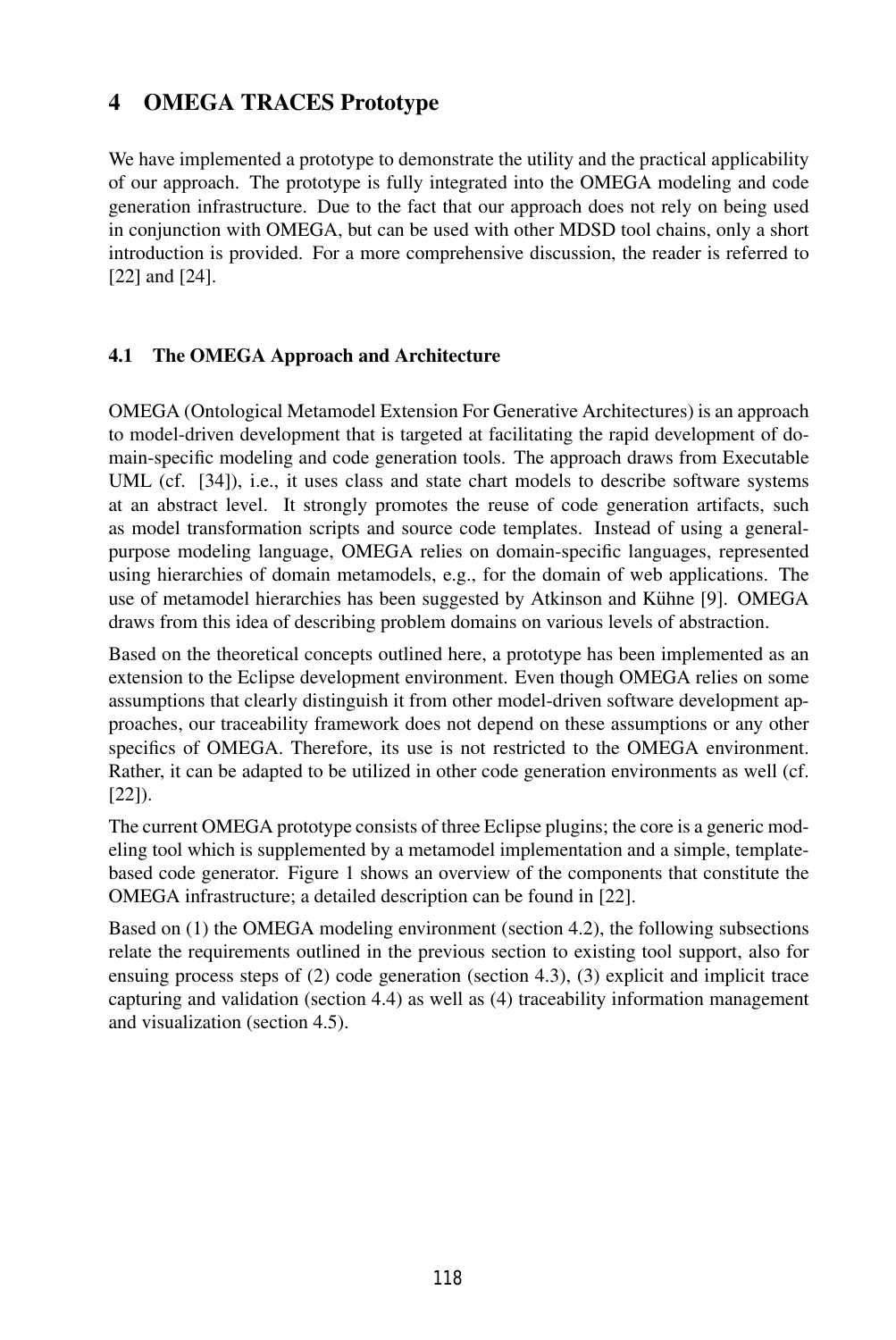

Figure 1: Basic structure of the prototype as described in ([22], p. 142)

### 4.2 Modeling

The modeling tool consists of a model editor and a number of views which allow a user to edit models viewing specific aspects of them. It supports both static (class diagrams) and dynamic (state chart) models. Additionally, easy to use requirements management, allowing a user to add, edit, or delete project-specific requirements using a graphical user interface (GUI) is supported.

To help automating traceability management, the software handles identifiers for requirements and model elements automatically: whenever a new requirement or model element is created, a unique identifier for that artifact is automatically created. All identifiers are displayed in the GUI. The identifiers of requirements are used when registering or unregistering references to an arbitrary selection of requirements to a model element—which can also be accomplished using the GUI. These references are then stored with the model element in the serialized model.

Models are written to files in a special XML format using the XStream [13] library or, alternatively to XMI, using the Eclipse ECore API ([18]). This way, all model data including model elements as well as references to requirements and information on potential submodels are stored in a single XML file, allowing external tools to retrieve traceability information by parsing the model files.

### 4.3 Code Generation

The code generator takes a model from the modeling tool as input and transforms it to a format more suitable for code generation than the original one. Based on this "generator model", application code is generated automatically, using a template-based approach [15]. During this transformation, all references to requirements are preserved.

For the purpose of generating executable systems from the generator model, the Velocity Template Engine [8] is used. The template engine has access to all model data using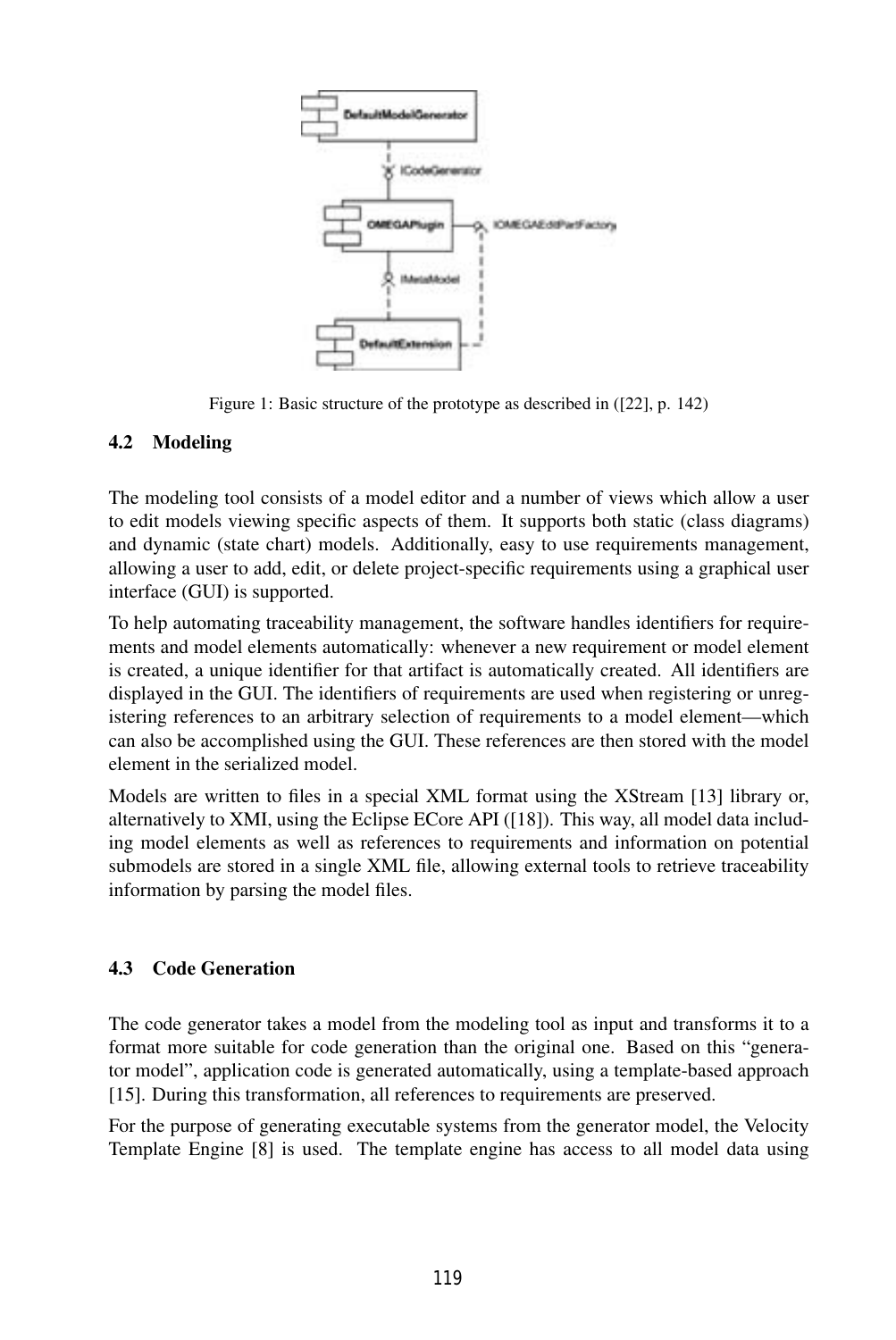a context object, which also includes the identifiers of the model elements. Thus, the inclusion of appropriate statements in the templates allows the creation of comments in the source code referencing the model elements each code section is based on.

### 4.4 Trace Capturing

When using the TRACES tool for capturing traces among requirements and models, the two types of traceability links described in section 3 need to be distinguished. In the following sections, we describe the ways in which *explicit* and *implicit* traceability links are handled in our prototype.

### 4.4.1 Explicit Traceability Links

Traceability links between requirements and model elements are created using the modeling tool. This is done by adding references to all relevant requirements to the model elements. Figure 2 shows a screenshot of the user interface for associating textually represented requirements with model elements in the development environment. The attribute DateOfBirth, selected in the lower section of the screen is needed to realize the requirement of storing the date of birth of every customer.

The relationship between model elements and requirements usually is a many-to-many relationship, meaning that several model elements can reference the same requirement, and that one requirement can be realized by one or more model elements. OMEGA supports this kind of relationship by allowing references to an arbitrary number of requirements for each model element. As figure 2 shows, the list of requirements uses check boxes allowing a modeler to select and add references to an arbitrary number of requirements.

Traceability links between model elements and code sections are created automatically during the code generation process. The associations between model elements and output artifacts are preserved in all internally used intermediate model representations and thus can be introduced into the generated output resources, such as Java source code files. No additional user input is necessary to do this, as the generator model contains all the information needed and the format of the links is defined by the generator templates. While this procedure increases ease of use, it also has a disadvantage: the templates defined for the output artifacts must contain variables that the code generator can replace with references to the model level. Therefore, an initial adjustment of the templates to being used in conjunction with the traceability module is required.

### 4.4.2 Implicit Traceability Links

OMEGA TRACES supports the extraction of implicit traceability links as described in section 3.3 by serializing the models in a special XML format, which also contains the explicit links between model elements and requirements.

Currently, the prototype relies on external tools for the extraction of implicit traceability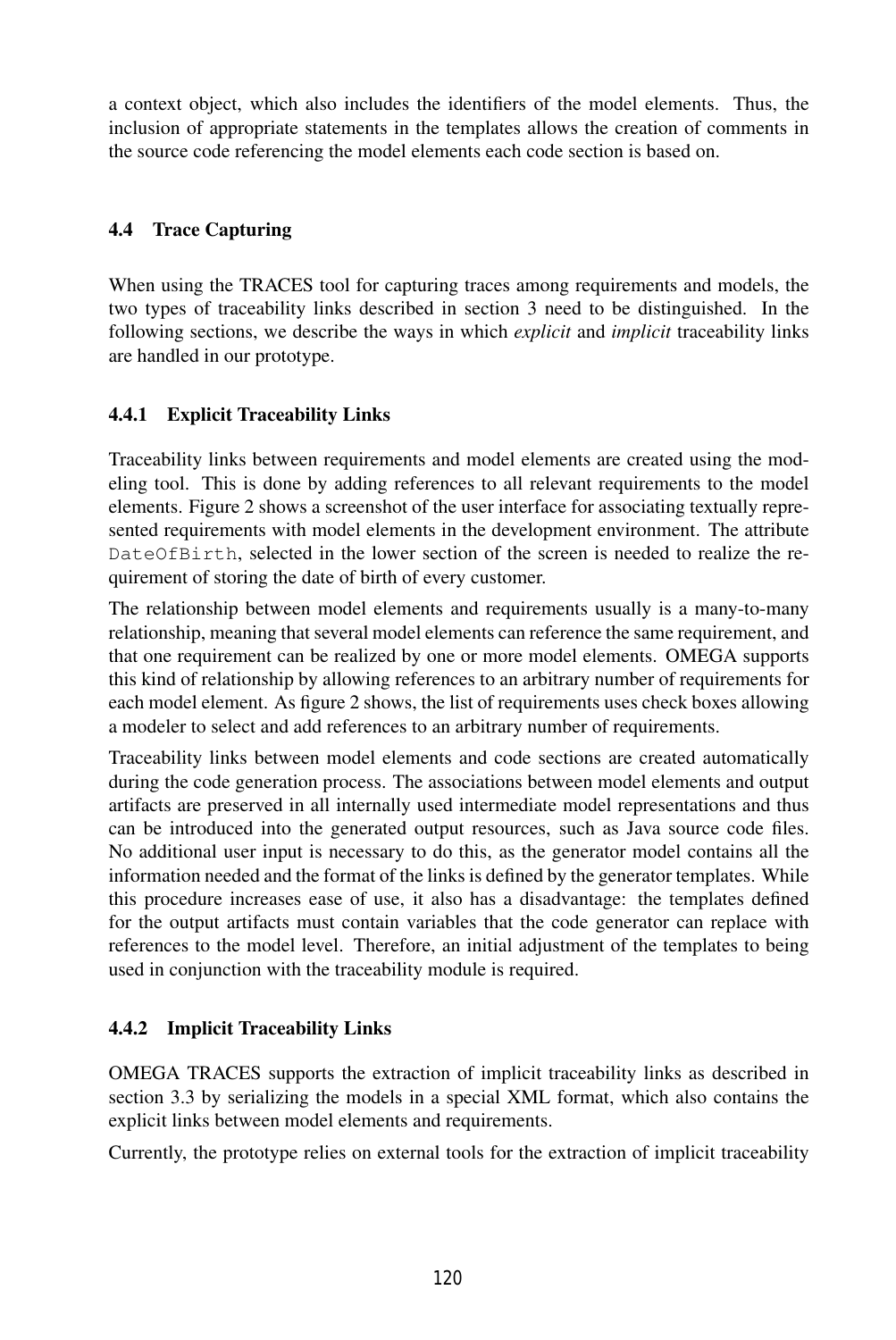| lin bill barges basid front for grow pre-                                                                                                                                                                                                                                                                                                                                           |                                                                                                                                                                                                                                                            |                                                                                                                  |                                                                                                                                                                                                                          |
|-------------------------------------------------------------------------------------------------------------------------------------------------------------------------------------------------------------------------------------------------------------------------------------------------------------------------------------------------------------------------------------|------------------------------------------------------------------------------------------------------------------------------------------------------------------------------------------------------------------------------------------------------------|------------------------------------------------------------------------------------------------------------------|--------------------------------------------------------------------------------------------------------------------------------------------------------------------------------------------------------------------------|
| THE RESIDENCE OF THE RESIDENCE.                                                                                                                                                                                                                                                                                                                                                     |                                                                                                                                                                                                                                                            |                                                                                                                  |                                                                                                                                                                                                                          |
| <b>ELECTRICAL</b>                                                                                                                                                                                                                                                                                                                                                                   |                                                                                                                                                                                                                                                            |                                                                                                                  |                                                                                                                                                                                                                          |
| TO Franklin For SE                                                                                                                                                                                                                                                                                                                                                                  | v Add Regularments                                                                                                                                                                                                                                         |                                                                                                                  | 市面<br>w                                                                                                                                                                                                                  |
|                                                                                                                                                                                                                                                                                                                                                                                     | 11. 12. 12. 12. Market Element: El Sanc) Contamner : Elektrikulte   Suis-UNIVER                                                                                                                                                                            |                                                                                                                  |                                                                                                                                                                                                                          |
| The Automobile artists<br>3 area<br><b>B</b> . Informational Systems and<br><b>B</b> Interprised promotional<br>A logn actuals and<br>(2) Night (platnetic caref) prog-<br>A introductions and<br><b>W. Authorization</b><br>B Seattlestoners and<br>It: continutament and all<br>2 around<br>A highermolecularisation and<br>3. Advertising European Law El<br>& Livestowity would | AND requirements to this element by checking the approximate boxes of the lot believ.<br><b>Musicable Requirements</b><br>(1) 40 percent plus (149 plus declar) designée www.france.charg.pdfs                                                             | Description:<br>The system stores the date of poll- bo-<br>a soft controller.                                    | <b>ICROSS</b><br><b>TYTESTATE</b><br><b>Account</b><br>countries (1)  (2) Mor<br><b>Ballerine 11. 12 Ginubia</b><br>extanziviti autor-<br><b>MISSION</b>                                                                 |
| II shratprinally ramo and<br>& Nonsexuez and<br>2 Sign artists and ima-<br><b>B</b> Unattriedbetarm and<br>Il institutionis artistical<br>If you conference respectations<br>@ SA CRA Exercise<br># ail econometro dolerade<br>It for the marketing<br>8 GE Systemsmashurg, 166.<br>9 Wilmmenshung!<br>9 W DRESK Engineers for<br>8 games                                           | Plazard Tree view 22 Tours<br>the party former 22<br>Royalton Hilduko Registeranti Tud<br>Salest Hole Servert<br>W. USent Tradicted<br><b>University of Euchamentic</b><br><b><i>CASTAGUAY COMMITMENT</i></b><br>Instrumed Lammerham<br>(Aleksin) lightest | $-1$ difficult<br><b>CONTRACTOR</b><br>Connectic Attached Beautometer<br><b>STATISTICS</b><br><b>Date of the</b> | ママサンジスンクソマ<br>Annanci La Little<br>stephenown (1.11)<br>weers has (L.).<br>Address (L. 270014g)<br>$10 - 27$<br><b>Provincials</b> Todio<br><b>Rental of Religionships &amp;</b><br>AND Regulatorizations<br>Reasonness. |

Figure 2: Creating traces between model elements and requirements

links from serialized models and source code artifacts. We have used our prototype in conjunction with the TraVis trace management and visualization tool (cf. [27]) and in the following sections will provide an overview on our findings.

### 4.4.3 Validation of Traceability Links

Our approach supports validation of traceability information in various ways. On a most basic level, links between model elements and related requirements can be validated automatically. Thus, using each requirement's unique identifier, requirements that no longer exist can be identified and references to these requirements can be deleted. Due to performance issues, a lazy validation and update policy was chosen for this kind of trace validation in our prototype. Therefore, references to requirements are validated each time a model element is accessed. Invalid references are then deleted automatically.

The correctness of links between model elements and related requirements has to be validated manually, however, since the modeller ist responsible for introducing references from requirements to model elements (cf. section 3.2). Consequently, the modeler also must make sure that the references that have been introduced remain valid. To facilitate the discovery of broken traceability links, trace visualization and management facilities can be employed as described in the following section.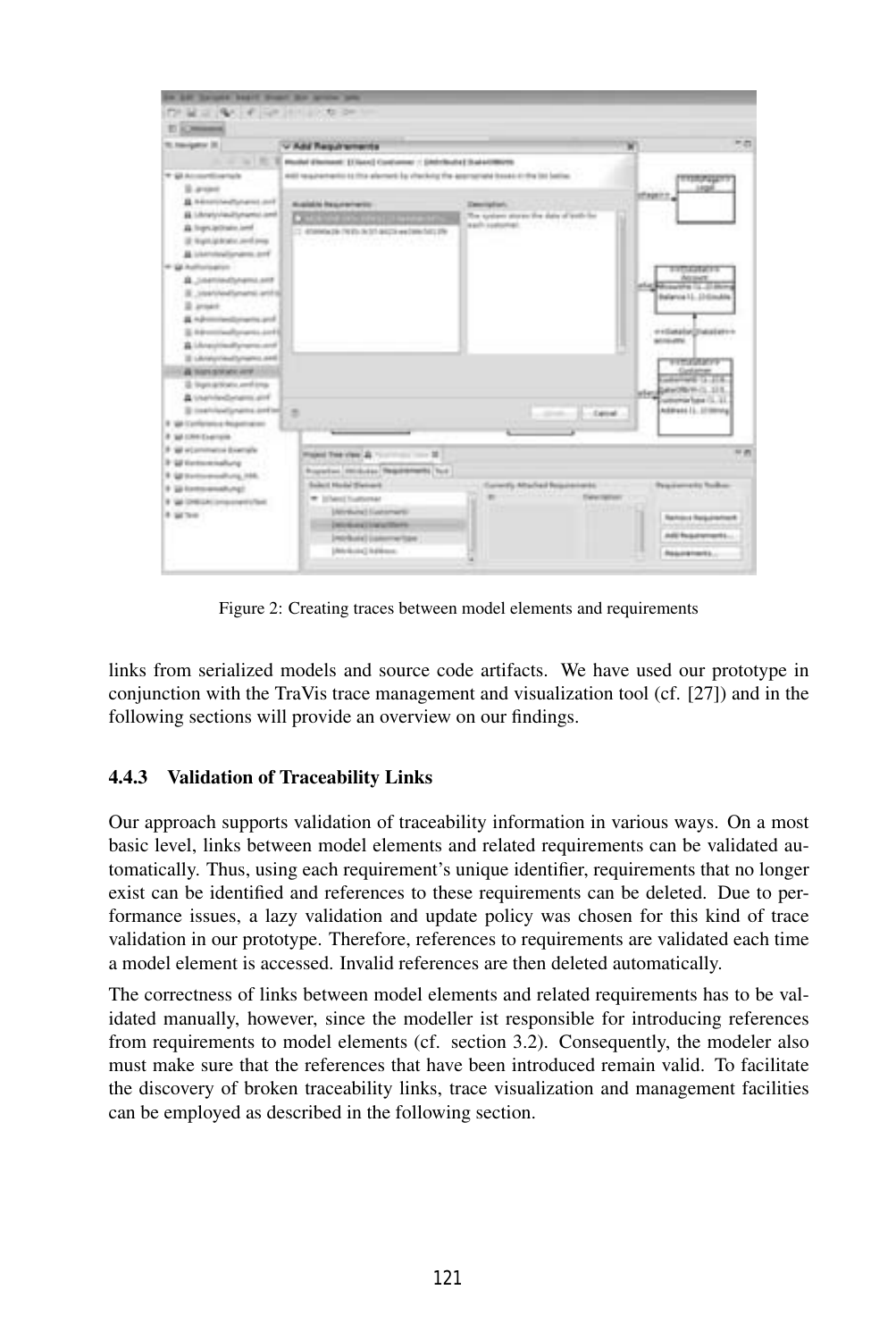#### 4.5 Trace Management and Visualization

In order to support model-driven development efforts in locally distributed scenarios, we suggest the use of a *collaborative software development platform* (CSDP), that supports the management of all artifacts of a development project and provides controlled access to these resources to the stakeholders involved.

Additionally, the CSDP contains different synchronous and asynchronous communication means as well as an embedded wiki engine to facilitate collaborative documentation and information sharing. In our approach, requirements, in the form of issue tracker items, models of different levels of abstraction as well as the source code of an application are managed within a CSDP. Every artifact is supplied with a unique identifier, which also enables the built-in wiki engine to refer to these, e.g., when writing the documentation for future maintenance (see [27] and [29] for concrete features of the CodeBeamer CSDP).

Thus, the associations among elements can be managed as CSDP hyperlinks. Moreover, we have developed a complementary tool for trace visualization (TraVis) that is tailored at supporting traceability management even in distributed MDSD settings (see figure 3). Commonly used requirements management tools, on the other hand, do not provide full end-to-end traceability, whereas commonly available collaboration platforms lack integrated support for collaborative requirements elicitation, specification, and management processes (cf. [27] for a more detailed demarcation of existing traceability management tools).



Figure 3: Visualizing traces between models, requirements, and tracker items

Traces among requirements and different models can be extracted from the CSDP and project managers or developers are enabled to manage the traceability information visually, i.e., discover and repair inconsistencies. In addition, TraVis provides functionality for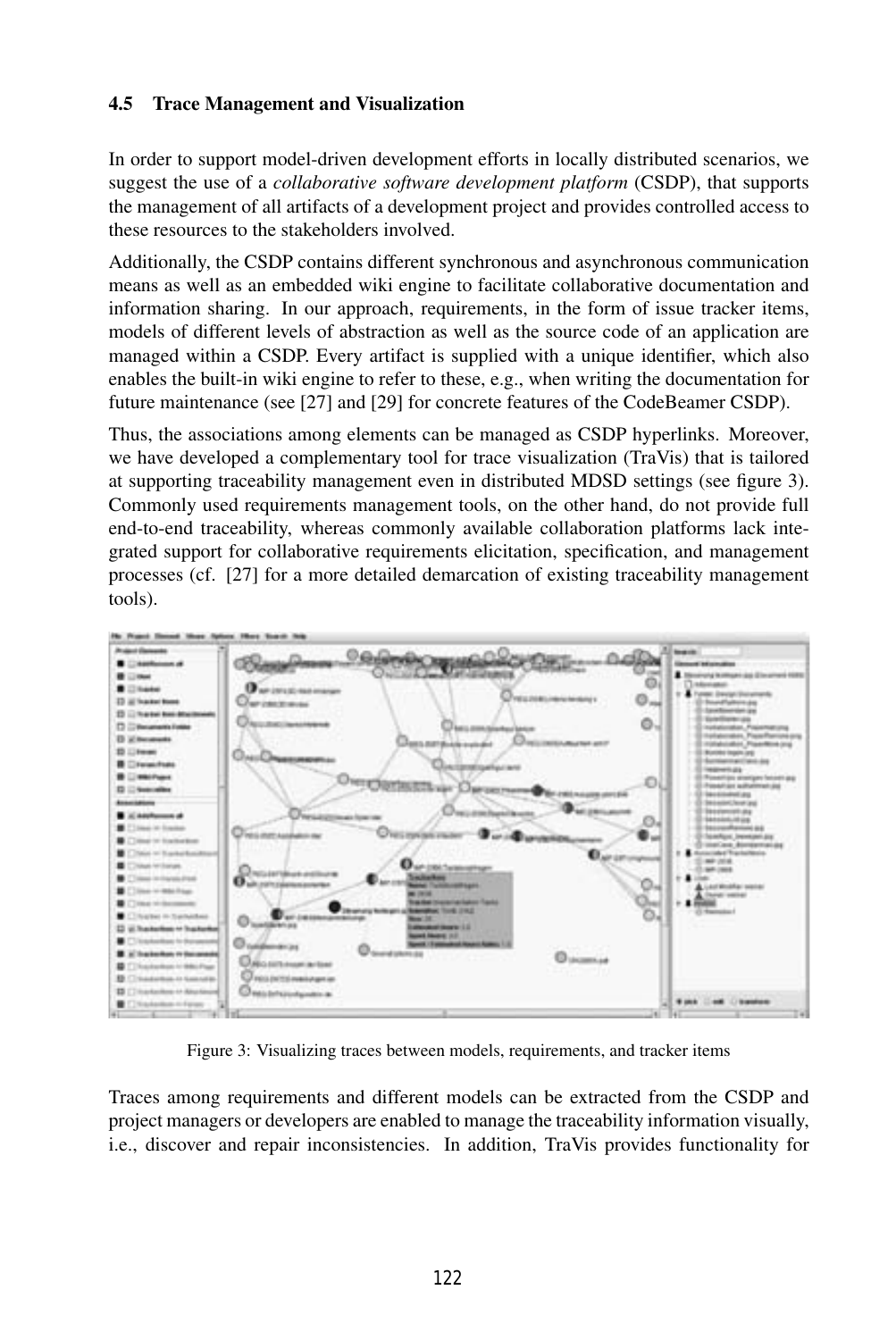conducting impact analyses starting from one particular artifact, e.g., a requirement or model, and exploring those artifacts affected when changing something at the point of origin. This in turn allows for detailed calculations on the estimated entailing costs of a particular change and thus its economic feasibility [37].

### 5 Contributions and Limitations

In the previous sections we have described the set of tools that support our approach to tracing requirements across different stages of artifact elaboration in model-driven development processes. The main contribution of our approach consists in revealing and proposing a prototypical solution for maintaining end-to-end traceability in distributed model-driven development processes. In doing so, a continuous and integrated tool chain for supporting software modeling and code generation (OMEGA), trace capturing and validation (CodeBeamer), well as trace information management and visualization (TraVis) is presented.

Moreover, the basic applicability of the approach has been shown by implementing the tool chain mentioned above based on both existing development tools and integrated custombuilt prototypes that have already been evaluated in other related contexts (see [27]).

Future extensions to the prototype will include tools for parsing models and code. These will provide the means to perform a number of tasks, such as automatically deriving implicit traceability links from the explicit links (cf. section 3.3), the validation of these links, and the interpretation and visualization of the traceability information. TraVis is currently evaluated and further adapted to the TRACES approach for visualization of traces among model elements stored in a CSDP [37].

### 6 Discussion and Related Work

The general use of identifiers and references is a basic technique utilized in a wide range of application domains, so it will not be discussed further, here. In this section, we will provide an overview of related research efforts in the field of requirements traceability in order to justify the TRACES approach and highlight its unique features as opposed to existing solutions. This way, an evaluation of the approach's unique utility is conducted descriptively and based on the current body of knowledge in software engineering and information systems research [26].

There are many instances in literature describing automatic or semi-automatic approaches to trace capturing and management. For example, Antoniol et al. have developed a number of approaches based on information retrieval (IR) techniques [4, 2, 6, 3] and on the observation of test scenarios [7] that are largely supported by tools automating the process. Similar research on applying IR for candidate link generation has been conducted by Huffman-Hayes et al. [28]. However, these approaches inherently do neither support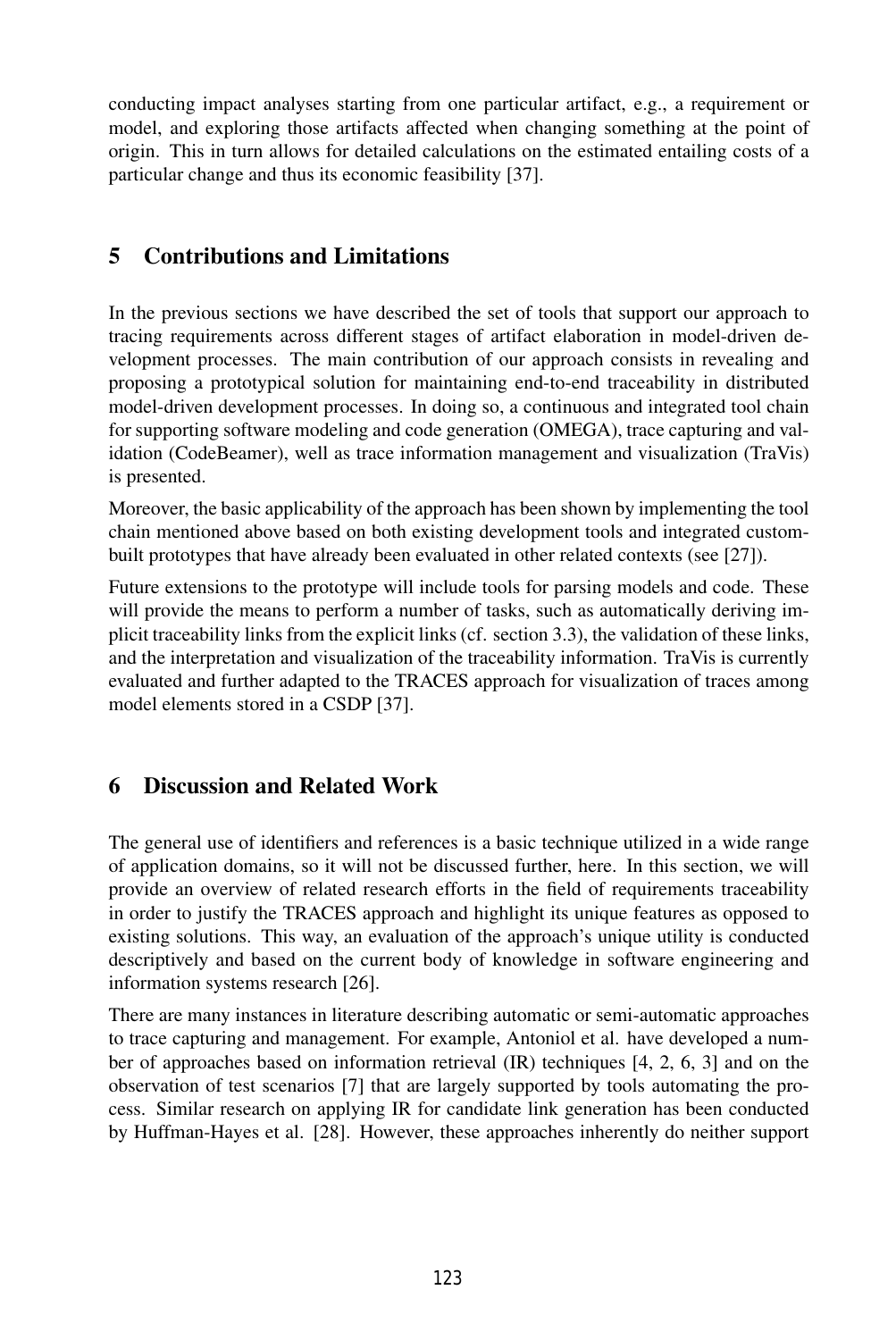MDSD processes nor distributed collaboration processes. TRACES, on the other hand, was purposefully designed to support this class of software engineering problems.

Egyed also suggests the use of test scenarios in order to obtain traceability information [19, 20, 21]. This approach can only be partly automated, though, due to the fact that traces need to be established and managed mainly manually. Spanoudakis et al., on the other hand, describe a rule-based approach which can almost completely be automated [38]. So do Jirapanthong and Zisman, who develop another rule-based approach to the automatic generation of traceability links [30]. Since model-to-model and model-to-code transformations also contain rules, these approaches are somewhat comparable to ours. However, as it is the case with the IR approaches, none of the rule-based approaches can be smoothly integrated with existing MDSD and CSDP tools in order to support distributed MDSD.

There are only a few authors emphasizing the importance of tool integration with respect to traceability. Even though some tool support for traceability, i.e., trace capturing, management, and analysis exists, Aizenbud-Reshef et al. conclude that there is a lack of integrated solutions [1]. Complementarily, Kowalczykiewicz and Weiss stress the importance of tool integration [32]. They present a first prototype for an integrated tool platform with support for traceability and change management whereas there are no particular capabilities for MDSD yet.

Therefore, the unique utility of the OMEGA TRACES approach consists of allowing a relatively high degree of automation with respect to trace generation and capturing traces among requirements and model elements at different levels of abstraction due to a broad information basis stored centrally within the collaboration platform. Moreover, TRACES is designed to integrate with existing development environments and collaboration platforms in order to support collaboration in distributed model-driven development processes commonly found in outsourced and offshore software projects (cp. [37]). In addition, the integration with TraVis accounts for visual traceability and change management in distributed projects (see section 4.5). As has been shown, both analytically and empirically, in [27], collaborative and visual traceability management accounts for superior productivity as compared to commonly available solutions. Therefore, this custom-developed solution is chosen here in combination with the TRACES prototype.

### 7 Conclusion

We have presented an easy to use, yet inherently powerful approach to traceability and a prototypical implementation, which allows a high level of automation, tool integration, and distributed collaboration. By integrating our prototype with the Eclipse and Code-Beamer platforms, we have demonstrated that the approach can easily be used in conjunction with widely accepted development environments for realizing locally distributed MDSD projects. Moreover, our prototype supports automated generation, validation, and update of traceability information.

A main advantage of our approach is the ease of use and therefore easy adoption for devel-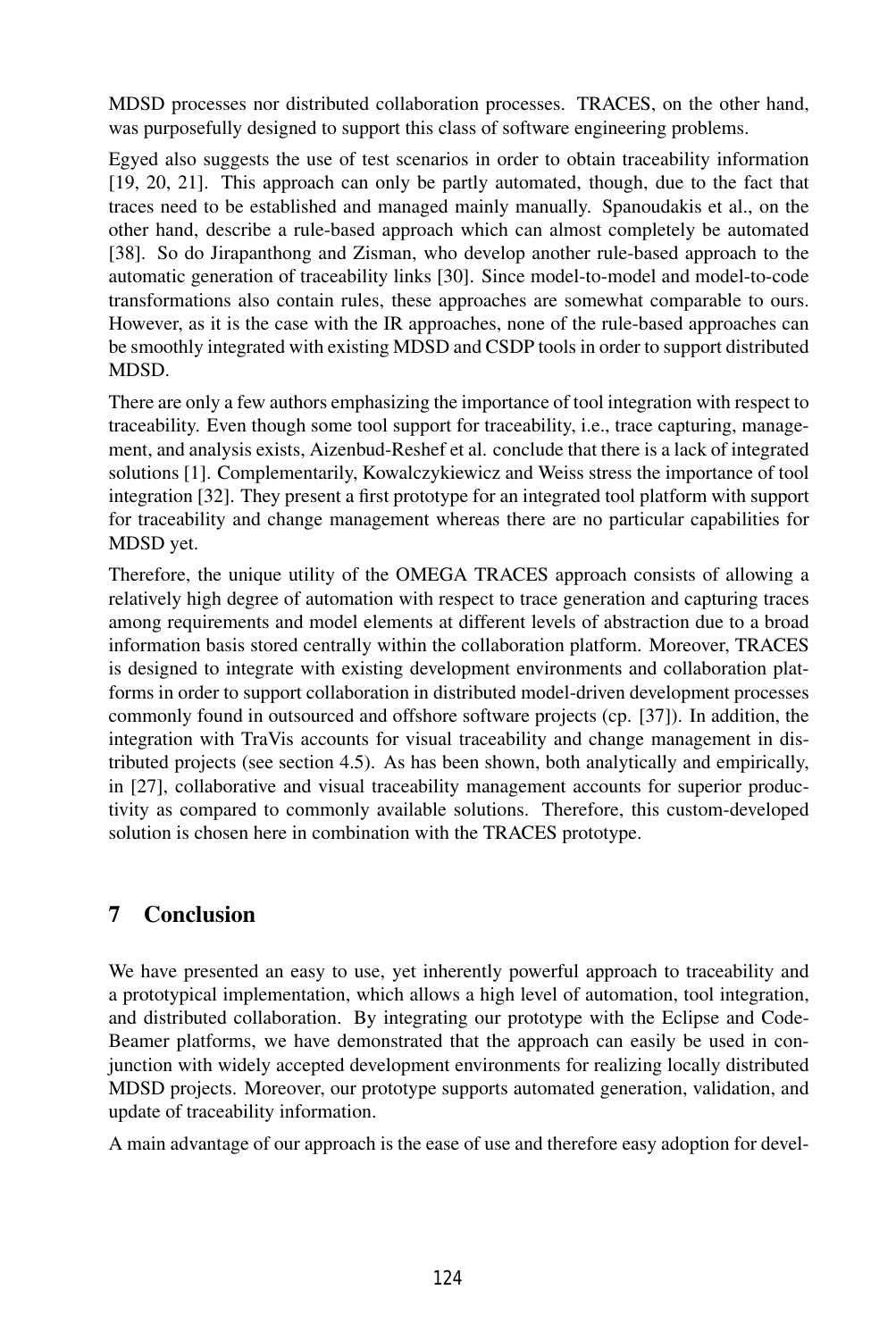opers, since little additional effort is necessary to create a reasonable amount of traceability information that can be retrieved from models and code using external tools, such as TraVis. Due to the fact that all information needed to link requirements to model elements and source code and other textual resources is stored in XML/XMI-serialized models, our approach can easily be adapted to other modeling and code generation environments that use these standards.

There are, however, a few minor issues that will be addressed in the near future. Most significantly, the current strategy of validating and updating traceability links allows "invalid" model states where model elements reference requirements that no longer exist. This is because a lazy validation and update policy was chosen for the prototype to improve its performance. However, a more efficient solution for this particular problem will be developed and evaluated empirically in case study and/or experimental settings.

### **References**

- [1] Aizenbud-Reshef, N., Nolan, B. T., Rubin, J. and Shaham-Gafni, Y.: Model Traceability. IBM Systems Journal, 45 (2006) 515-526
- [2] Antoniol, G., Canfora, G., Casazza, G., De Lucia, A. and Merlo, E.: Tracing Object-Oriented Code into Functional Requirements. Proceedings of the IEEE International Workshop on Program Comprehension (IWPC), Limerick (June 2000)
- [3] Antoniol, G., Canfora, G., Casazza, G. and De Lucia, A.: Information Retrieval Models for Recovering Traceability Links between Code and Documentation. Proceedings of the IEEE International Conference on Software Maintenance (ICSM), San Jose (October 2000)
- [4] Antoniol, G., Canfora, G., De Lucia, A. and Merlo, E.: Recovering Code to Documentation Links in OO Systems. Proceedings of the IEEE Working Conference on Reverse Engineering (WCRE), Atlanta, Georgia (October 1999)
- [5] Antoniol, G., Caprile, B., Potrich, A., and Tonella, P.: Design-code Traceability Recovery: Selecting the Basic Linkage Properties. Science of Computer Programming, 40 2001, 213-234
- [6] Antoniol, G., Casazza, C. and Cimitile, A. Traceability Recovery by Modeling Programmer Behavior. Proceedings of the IEEE Working Conference on Reverse Engineering (WCRE), Brisbane (November 2000)
- [7] Antoniol, G., Merlo, E., Gueheneuc, Y.-G. and Sahraoui, H.: On Feature Traceability in Object Oriented Programs. Proceedings of the International Workshop on Traceability in Emerging Forms of Software Engineering (TEFSE), Long Beach (November 2005)
- [8] Apache Software Foundation: The Apache Velocity Project. http://velocity. apache.org (2007)
- [9] Atkinson, C., Kühne, T.: The Role of Metamodeling in Model-Driven Development. International Workshop in Software Model Engineering (held in conjunction with UML '02), Dresden (October 2002)
- [10] Bézivin, J.: MDA: From Hype to Hope, and Reality. Invited Talk at UML 2003, San Francisco (October 2003)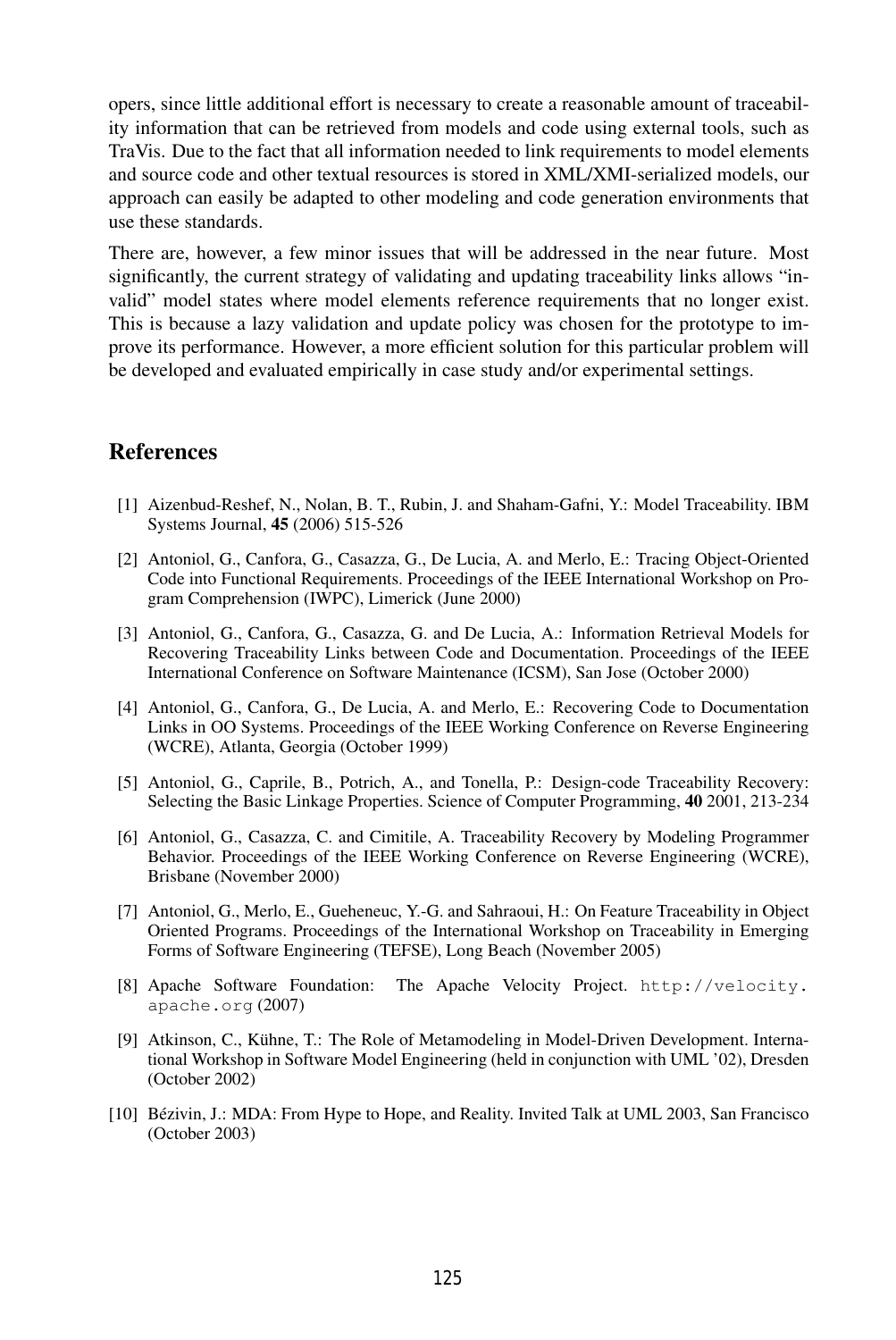- [11] Booch, G., Brown, A., Iyengar, S., Selic, B.: An MDA Manifesto. MDA Journal, 2004
- [12] Brown, A.: Model driven architecture: Principles and practice, Software and Systems Modeling, Volume 3, Number 4 (December 2004), pp. 314-327, Springer, Berlin, Heidelberg, 2004
- [13] Codehaus: XStream. http://xstream.codehaus.org(2007)
- [14] CMMI Product Team: CMMI for Systems Engineering/Software Engineering/Integrated Product and Process Development/Supplier Sourcing, Version 1.1 Carnegie Mellon Software Engineering Institute, 2002
- [15] Czarnecki, K. and Helsen, S.: Classification of Model Trans-formation Approaches. 2nd OOP-SLA Workshop on Generative Techniques in the Context of Model-Driven Architecture, Anaheim, CA, 2003.
- [16] Domges, R. and Pohl, K.: Adapting Traceability Environments to Project-Specific Needs Communications of the ACM, 41 (1998) 12, pp. 54-62
- [17] Eclipse Foundation: Eclipse Development Platform. http://www.eclipse.org (2007)
- [18] Eclipse Foundation: Eclipse Modeling Framework. http://www.eclipse.org/ modeling/emf/ (2007)
- [19] Egyed, A.: A Scenario-Driven Approach to Traceability. Proceedings of the International Conference on Software Engineering (ICSE), Toronto (May 2001)
- [20] Egyed, A.: A Scenario-Driven Approach to Trace Dependency Analysis. IEEE Transactions on Software Engineering (TSE), 29 (2003) 2, pp. 116–132
- [21] Egyed, A.: Resolving Uncertainties during Trace Analysis. Proceedings of the 12th ACM SIGSOFT Symposium on Foundations of Software Engineering (FSE), Irvine, CA (November 2004)
- [22] Gitzel, R.: Model-Driven Software Development Using a Metamodel Based Extension Mechanism for UML. Peter Lang Europäischer Verlag der Wissenschaften, Frankfurt (2006)
- [23] Gitzel, R., Ott, I., Schader, M.: Ontological Extension to the MOF Metamodel as a Basis for Code Generation, in: The Computer Journal, 50 (2007) 1, pp. 93–115
- [24] Gitzel, R., Schwind, M.: Using Non-linear Metamodel Hierarchies for the Rapid Development of Domain-Specific MDD Tools. Proceedings of Software Engineering Applications (SEA), Dallas, Texas (November 2006)
- [25] Glass, R.L.: The Generalization of an Application Domain. IEEE Software, 17 (2000) 5, pp. 127–128
- [26] Hevner, A. R., March, S. T., Park, J., Ram, S.: Design Science Information Systems Research MIS Quarterly, MISQ Discovery, 28 (2004) 1, pp. 75–105
- [27] Hildenbrand, T.: Improving Traceability in Distributed Collaborative Software Development A Design Science Approach. Dissertation Thesis, University of Mannheim, Germany (2008)
- [28] Huffman Hayes, J., Dekhtyar, A., Sundaram, S. K.: Advancing Candidate Link Generation for Requirements Tracing: The Study of Methods. IEEE Transactions on Software Engineering, 32 (2006) 1, pp. 4–19
- [29] Intland Software: Collaborative Software Development Solution. http://www.intland. com/products/codebeamer.html (2007)